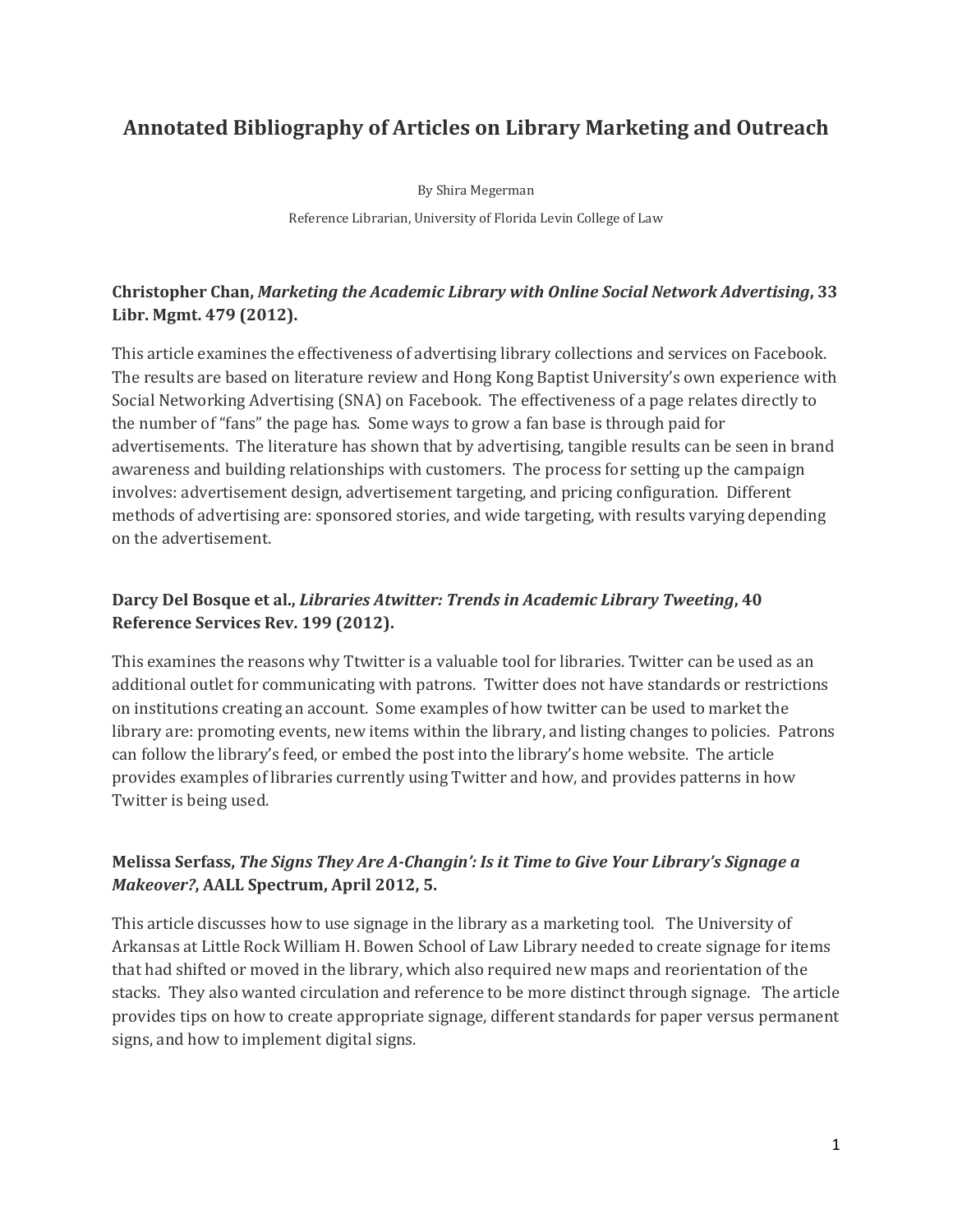#### **George Taoultsides & Meg Kribble,** *Reaching Out and Meeting: The Student Outreach Team at Harvard Law School Library***, AALL Spectrum, March 2012, 12.**

This article is about the creation of the Harvard Law School Library Student Outreach Team (SOT). The librarians at Harvard not only wanted to know what students felt through their responses on the annual exit survey, but wanted a way to speak with them directly on the likes and dislikes within the library. They invited all departments within the law school that work with students to participate, and contacted the student government for student participation. They then used this opportunity to ask students what issues they felt were pressing within the library, and which ways were best for communicating information with students (posters, screensavers, table tents, etc.). They also advise on how to start a team at one's own library.

# **Paulita Aguilar et al.,** *Reference as Outreach: Meeting Users Where They Are***, 51 J. Libr. Admin. 343 (2011).**

This article is about the University of New Mexico University Libraries, and how they have expanded their reference services to fit a broader scheme, different than that of the traditional reference desk, and how this has enabled their reference desk to remain relevant. Some of the ways they have done this include: institution a policy of "best practices;" establishing a phone number/chat/email contact option which is available 24-hours 7 days a week; and creating a system for quality assurance.

# **Toni M. Carter & Priscilla Seaman,** *The Management and Support of Outreach in Academic Libraries***, 51 Reference & User Services Q. 73 (2011).**

This article is about the management and support of marketing and public relations as it pertains to services, resources and facilities, determined through surveying more than 100 academic libraries. The survey results showed that most libraries do not maintain a formal approach to outreach, with library events proving to be the most effect way of outreach (followed closely by Web 2.0 technologies). The article provides a literature, method of data collection, and the results and analysis of the data. The results discuss outreach positions, committees, mission statements, budgets, activities, and if at all, any future plans.

# **Bruce E. Massis,** *QR Codes in the Library***, 112 New Libr. World 466 (2011).**

This article is about the basics of using QR (Quick Response) codes. The article provides a definition of a QR code, how to use the code with a scanning device, and provides examples of ways to use QR codes within the library. Quick and to the point, this article is helpful for beginners.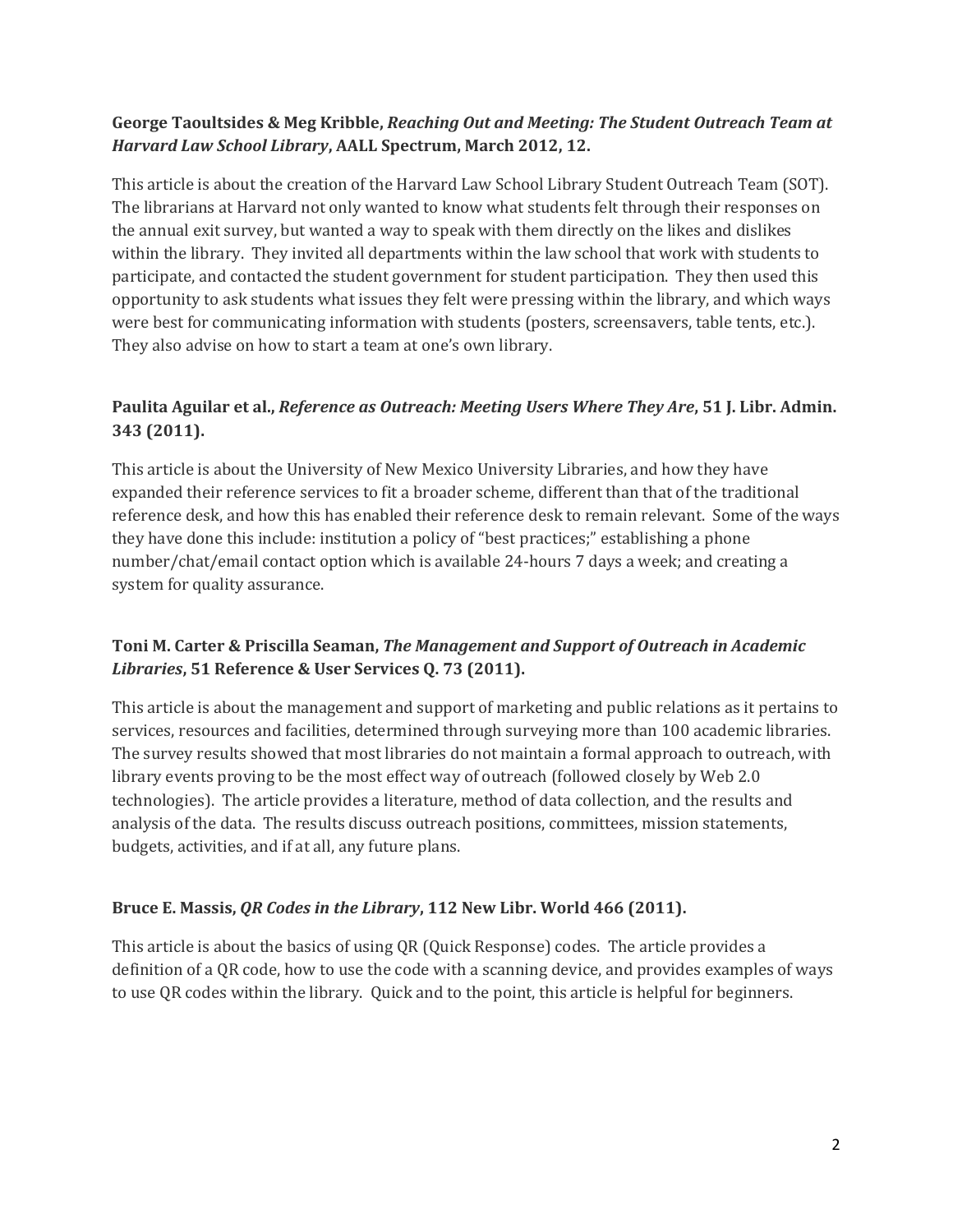## **Valerie Forrestal,** *Making Twitter Work: A Guide for the Uninitiated, the Skeptical, and the Pragmatic***, 52 Reference Libr. 146 (2010).**

This article is about the value of Twitter due to its continual growth in users. The article explains how to reference users on Twitter, and how to use a hashtag (#) to draw attention to something specific within a tweet. It is important to note that Twitter is not simply for relaying a message, but can be used to start a conversation with followers. Users can also create RSS feeds to see what users in the vicinity are saying (examples of keywords desired are: research, paper, writing, etc.). Some tips for setting up an account include: purpose, focus, picture and biography, and making sure branding is clear.

#### **Ruth Sarah Connell,** *Academic Libraries, Facebook and MySpace, and Student Outreach: A Survey of Student Opinion,* **9 Libr. & Acad. 25 (2009).**

This article discusses the results of a survey done at Valparaiso University about Freshman opinion on using Facebook and MySpace as outreach tools. The survey found that many students would be receptive to library outreach through social networking, but that other students felt that it infringed on their privacy. This article has a literature review of several libraries and their experience with social networking, and applies this overview when assessing their results.

## **Danielle De Jager-Loftus,** *Value-Added Technologies for Liaison and Outreach***, 6 J. Electronic Resources Med. Libr. 307 (2009).**

This article is about how to use Web 2.0 and social networking to enhance a library liaison program. The article defines value-added services, and gives examples of tools that may be of use, such as: RSS Feeds, LibraryThing, Blogs, widgets, and video monitors in library lobbies.

#### **Kiran Kaur,** *Marketing the Academic Library on the Web***, 30 Libr. Mgmt. 454 (2009).**

This article discusses the traditional methods of marketing libraries (posters, newsletters, etc.), and how they can be incorporated into the library website. The article expresses that no efforts are complete without the response from users, and taking action based on that feedback. Through basic marketing principles, libraries can better users' needs, communicate efficiently, and achieve actual results towards their end goal. The authors reviewed 22 university websites, focusing on visibility, networking, information, and consultation and comments.

#### **Z. David Xia,** *Marketing Library Services Through Facebook Groups***, 30 Libr. Mgmt. 469 (2009).**

This article examines how university students are using Facebook, and concludes that it is a great way to market the library. The author reviewed Facebook Groups for libraries at Rutgers and Indiana University. The results showed that Facebook Groups need an organizer with members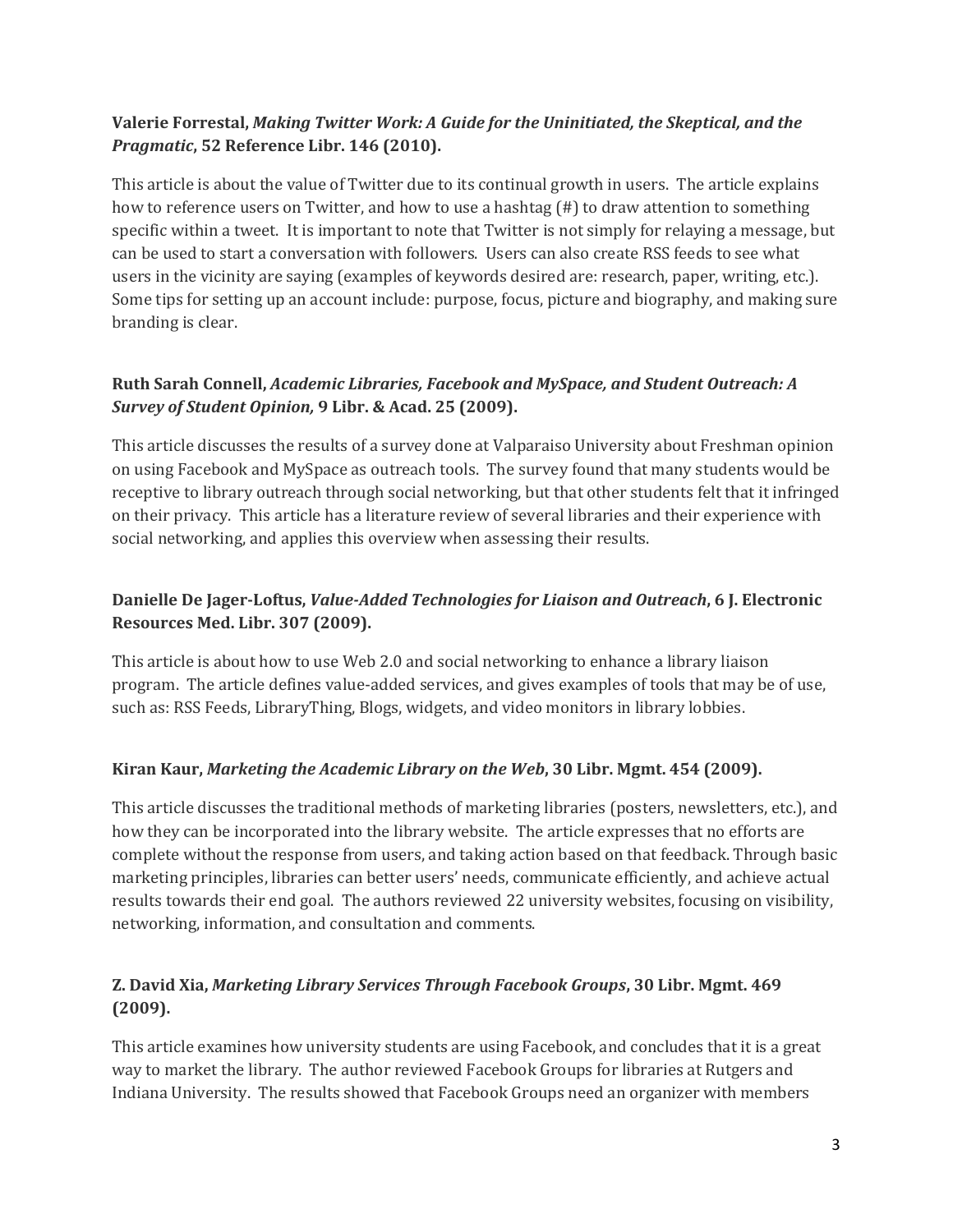that are active and interested in the group. Activity in the Group involved discussion and wall posts, with the discussion topics as a way for students to interact, and wall posts as a way to disseminate information to the group. The larger the membership in the group, the more actively the group participated. One recommendation for additional marketing through Group pages is direct emails to the entire group as a way to reach members versus posting on the page wall (which may or may not be seen by its members, whereas Facebook alerts to a new message). Overall, the groups need a strong organizer and active members to maintain interest.

## **Lynda M. Duke & Toni Tucker,** *How to Develop a Marketing Plan for an Academic Library***, 25 Technical Services Q. 51 (2008).**

This article discusses why marketing should be a part of the library strategic planning process. Marketing plans cannot be written without including the library's mission and vision statements, and this article provides a step-by-step approach to develop an all-encompassing marketing plan. The article defines marketing, why it is appropriate to market the library, the purpose of a marketing plan, and the elements of a marketing plan.

# **Lara Ursin Cummings,** *Bursting Out of the Box: Outreach to the Millennial Generation Through Student Services Programs***, 35 Reference Services Rev. 285 (2007).**

This article is about the Washington State University Libraries' examination of the ever-changing needs of their community, and ways to adapt to these changes through marketing and outreach. The article defines the difference between marketing and outreach, and how to best apply these definitions to Millennials. WSU recognized a need for students "visiting" the library after hours from their rooms, and started a campaign based on those students' needs. The article also discusses their efforts at reaching out to organizations across campus as a way to spread their message and provide campus wide support.

#### **Elizabeth Kennedy Hallmark et al.,** *Developing a Long-Range and Outreach Plan for Your Academic Library***, 68 C. & Res. Libr. News 92 (2007).**

This article is about how to develop a marketing plan through distinct goals, including: increased awareness, creating buzz through events, and keeping university personnel informed as to library events. The plan can best be prepared through user data, by either surveying or feedback, and this can lead to prioritizing goals for one's plan.

# **Carole Ann Fabian et al.,** *Multiple Models for Library Outreach Initiatives***, 39 Reference Libr. 39 (2003).**

This article is about four programs used by the University at Buffalo to promote their collection and services. The four approaches were: library exhibits, book talks, multi-media kiosks, and teaching assistant workshops. The library found that each program was best achieved through partnerships